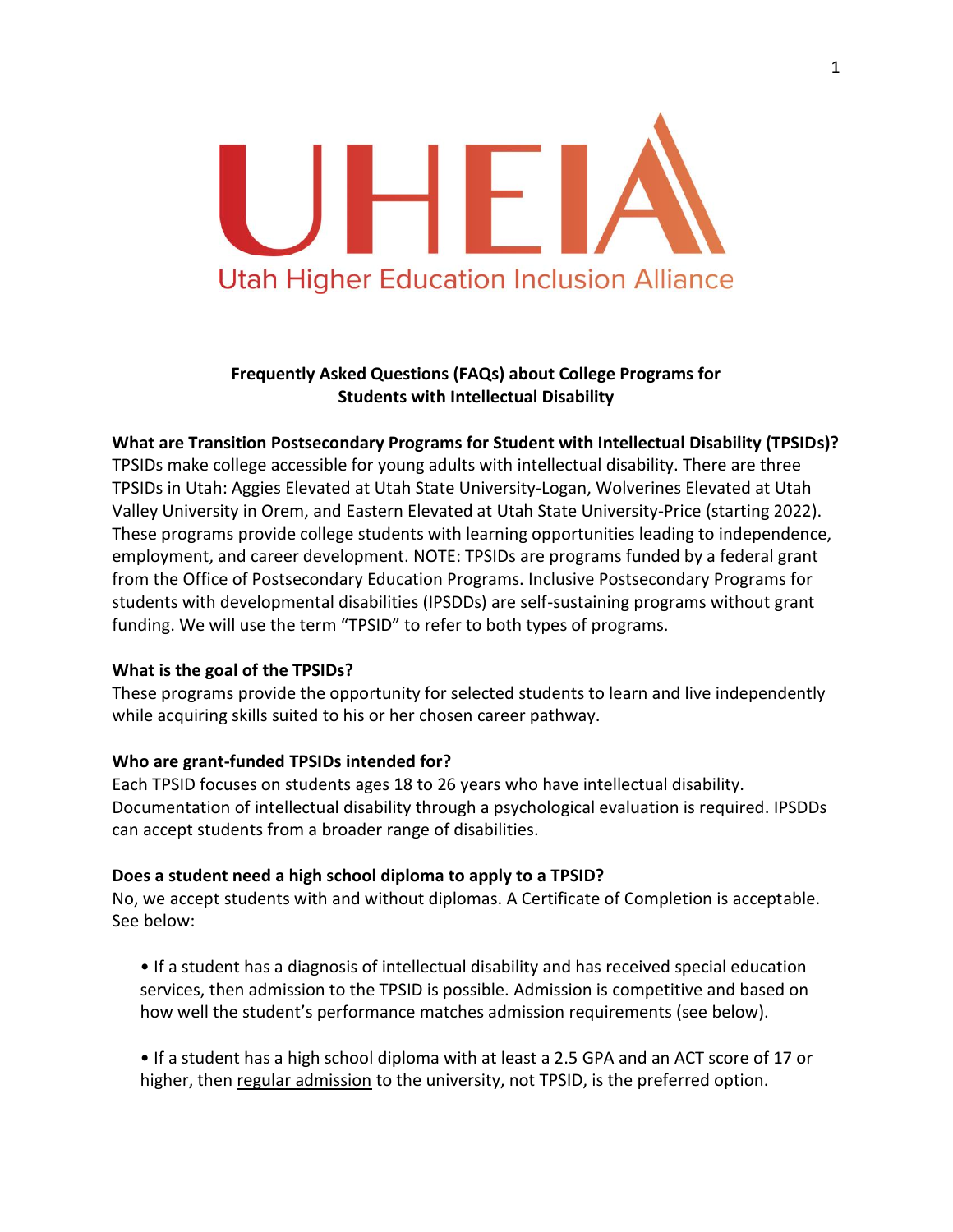### **What are the requirements for admission to a TPSID program?**

There are several requirements, and admission depends on decisions made by the admission committee of the specific TPSID. Applications will be competitive; not everyone will be admitted. Generally,

•The number one factor leading to success in a TPSID is the student's desire to experience learning on a college campus. Students must be willing to challenge themselves, work hard, and focus their energy.

•Students must have basic self-management and study skills. Although the social experience is important, we stress active learning in integrated, inclusive college courses. Also, students must be able to get up on their own, go to class on time, follow directions, finish and turn in homework, manage their time, and navigate new places safely with or without support.

• Active support from parent(s) is another highly important factor. Parents must have high expectations and be willing to let the student take calculated risks in effort to succeed or learn from failure. However, it should be primarily the student, not just the parents, who want a college experience.

• Students who have behavioral issues that would impede their learning or the learning of others will not be accepted. In these cases, we will refer the student and family to appropriate educational, behavioral, mental health, or community-based services and encourage them to apply to the TPSID in future years.

## **What is the timeline for application process?**

We follow the same timeline as the university for accepting applications. Generally, all materials required for admission must be submitted by late Fall for the following academic year starting in August. See each TPSID programs' website for specific information on applications.

## **What kinds of college courses do the students take?**

- Students take regular, credit-bearing college courses on a full-time basis with intensive supports (trained peer mentors, academic tutors, and use of assistive technology).
- In the first semester, all TPSID students register with the campus Disability Service Office to receive accommodations.
- Most of the first semester courses are taken with other TPSID students (although they are also available to "typical" college students) in order to provide orientation to college, academic preparedness, and career exploration.
- During or following the first semester, students develop a person-centered program of study based on their interests and career plan.
- TPSID students receive letter grades, pass/fail, or audit.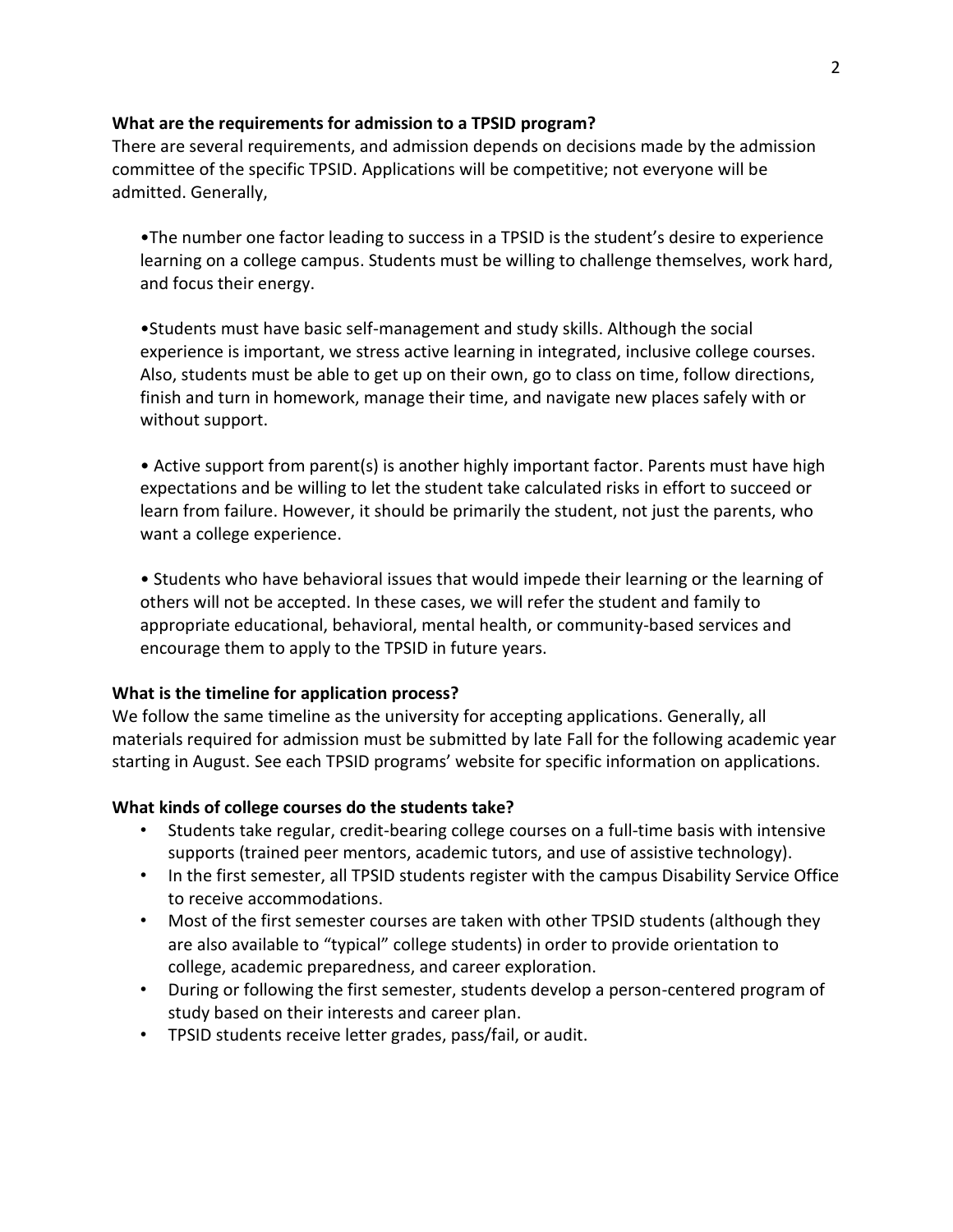### **What is the length of the TPSID program?**

- Aggies Elevated is a 2-year program. An option allows the student to select a Career Pathway of targeted coursework in the student's preferred field (such as recreation management, preschool/elementary education, landscape design, or other).
- Both UVU and USU Eastern are 3-year programs. The first 2 years focus on college preparation skills, independent living, and employment internships. Year 3 focuses on an industry-recognized certificate chosen by the student leading to a defined career pathway.

# **Why consider college for students with intellectual disability?**

About two-thirds of "typical" students who graduate from high school go to college. Only about 10-20% of students with intellectual disability go to college. That's a huge difference! Typical students continue their education into adulthood and become life-long learners. Colleges are vastly diverse environments with a focus on robust learning experience and foundations for careers. What happens to students with intellectual disability? Opportunities are severely limited, especially given that sheltered programs are no longer available.<sup>1</sup> Community-based programs are available but only for individuals who meet eligibility requirements. Eligibility is confusing and waiting lists exist. There is a real possibility that one's disability is exaggerated during adulthood if the individual is not involved in a program. Most colleges are accepting environments where individuals representing all types of diversity can find their place if they are willing to work hard. There are currently over 300 college programs for students with intellectual disability in the U.S. [\(https://thinkcollege.net/\)](https://thinkcollege.net/).

# **Don't the high expectations in college set up the student with intellectual disability for failure?**

We would argue that a worse failure is the reverse situation: that is, to deny college is to stifle a learning opportunity. But we must understand the risks at the outset and make thoughtful and calibrated decisions. We also must understand that, at least initially, supports and reasonable accommodations are necessary.

# **What accommodations are reasonable and available? What can I expect to be done if I am a parent or a teacher of a child/student entering college?**

Most accommodations that are commonly available in secondary education are also available in college. Examples include assistive technology, preferential seating, note takers, alternative media, alternative test taking arrangements, reduced course load, access to peer tutors, and learning skills classes. However, there are fundamental differences in how these accommodations are administered. In contrast to secondary education where school districts are responsible for identifying students with disabilities, colleges are under no similar

<sup>&</sup>lt;sup>1</sup> Sheltered programs for adults with disabilities are being phased out because of a court decision that these programs were segregated settings and not least restrictive environments for individuals with disabilities. See Olmstead v. L[C https://www.ada.gov/olmstead/olmstead\\_about.htm](https://www.ada.gov/olmstead/olmstead_about.htm)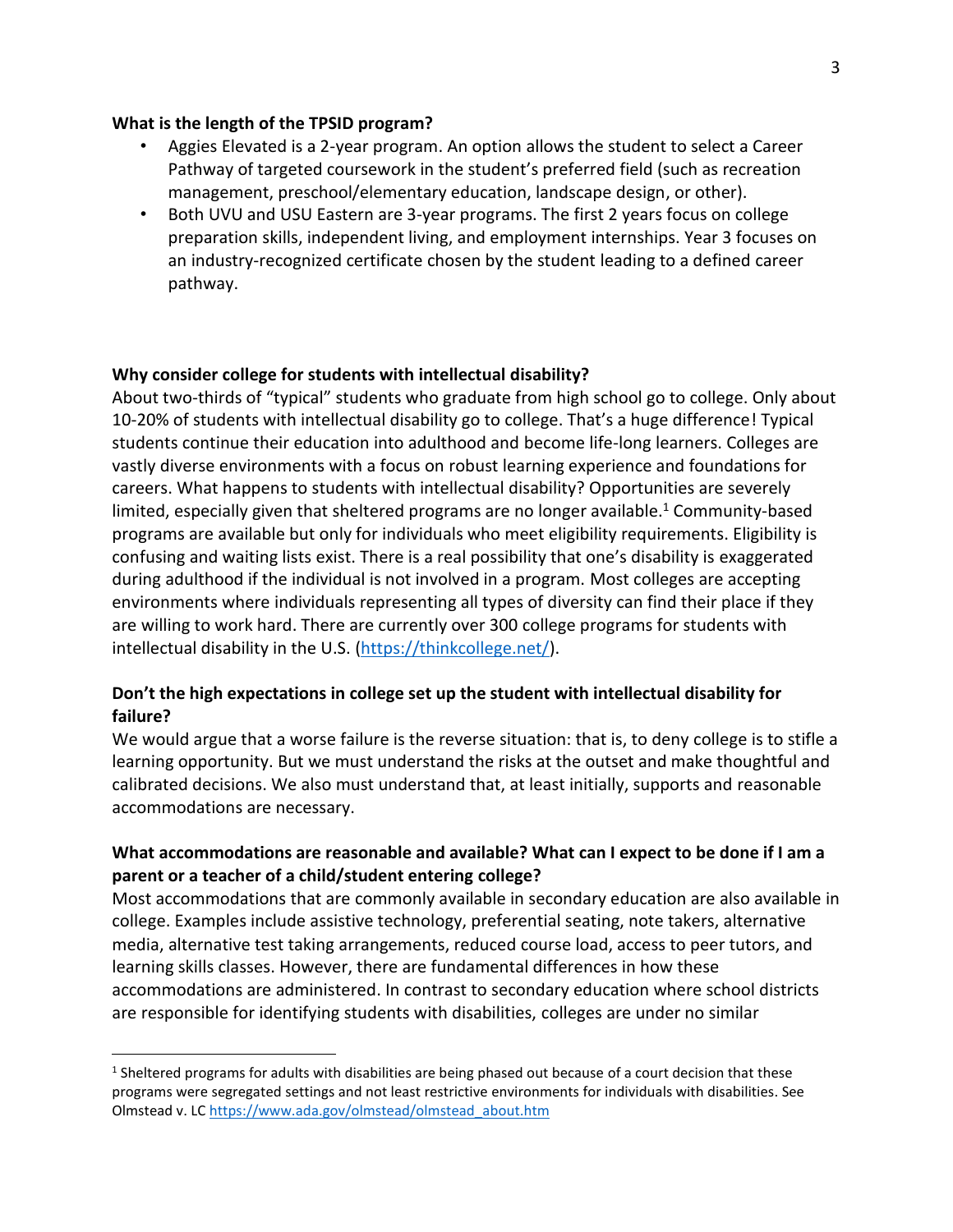obligation. Rather, students are responsible for self-disclosing their needs and requesting appropriate accommodations. TPSID programs connect students with intellectual disabilities to accommodations. In addition, each Utah TPSID provides intensive mentoring, tutoring in academic courses, and other services.

## **What evidence exists that these programs actually result in improved outcomes as students with intellectual disability enter adulthood?**

The Aggies Elevated program has been evaluated extensively on student outcomes. Table 1 below compares Aggies Elevated students before and after they entered the program. As shown in the table, almost 90% of graduates are employed. Over 36% continue to take college courses with supports. One student has graduated with a bachelor's degree and two have graduated with associate's degrees. The majority are living on their own. USBE refers to the Utah State Board of Education statewide survey of students with intellectual disability and their status one year after leaving special education services. As shown, involvement in Aggies Elevated results in vastly improved employment, continuation in college for some students, and independent living for most students.

| Table 1: Aggies Elevated Outcome Data, 2016-2019: Percent of<br><b>Students Who Achieved</b> |               |              |              |  |  |
|----------------------------------------------------------------------------------------------|---------------|--------------|--------------|--|--|
|                                                                                              | <b>Before</b> | <b>After</b> | USBE Survey* |  |  |
| Competitive Employment                                                                       | 21.1%         | 89.5%        | 53%          |  |  |
| Ongoing College Courses (beyond TPSID)                                                       | 5.3%          | 36.8%        | 32%          |  |  |
| Independent Living                                                                           | 15.8%         | 73.7%        | 30%          |  |  |
| * USBE, 2019 Utah Statewide Report of Post School Outcomes of 2017-2018 Students w/          |               |              |              |  |  |
| Disabilities; numbers show percentages of students with ID in Utah (N=312) surveyed.         |               |              |              |  |  |

## **How do the grant-funded Utah TPSIDs compare?**

See Table 2 below for comparison information.

Aggies = Aggies Elevated, Utah State University (USU) Logan Wolverines = Wolverines Elevated, Utah Valley University, Orem Eastern = Eastern Elevated, USU Eastern, Price

| <b>Table 2: Frequently Asked Questions</b>     | Aggies      | <b>Wolverines</b> | Eastern       |
|------------------------------------------------|-------------|-------------------|---------------|
| How many students are accepted each year?      | About 10    | About 7           | About 5       |
|                                                |             | (increasing       |               |
|                                                |             | to 10-12 in       |               |
|                                                |             | 2023              |               |
| Are trained mentors assigned? How much support | Yes: up to  | Yes: up to        | Yes: up to 10 |
| is provided?                                   | 10 hrs/week | 15 hrs/week       | hrs/week      |